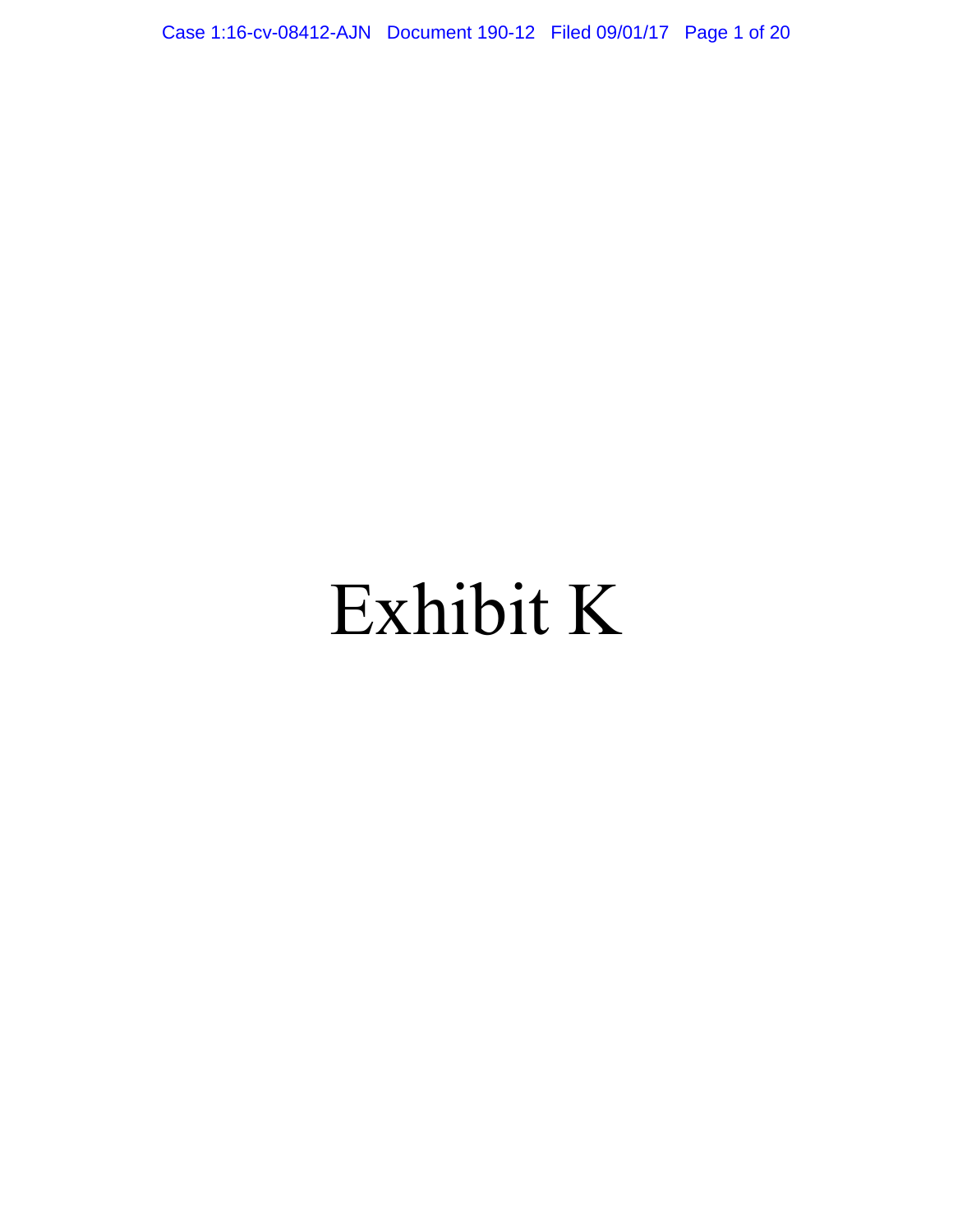**GCG<sub>3</sub>** Garden City Group, LLC"

**Notice** 

Home

Notificacion de Acuerdo

**Claim Form** 

Settlement Claim Facilitator

**Frequently Asked Questions** 

**Class Counsel** 

**Court Documents** 

**Additional Information** 

# Ferrick v. Spotify USA Inc.<br>www.SpotifyPublishingSettlement.com

### Overview

If you are the owner of a copyright that has been registered with the U.S. Copyright Office (or for which an application for registration has been filed) for a musical composition that Spotify USA Inc. ("Spotify") made available for interactive streaming and/or limited downloading between December 28, 2012 and June 29, 2017, and you contend that Spotify did so without a license, you might be eligible to receive benefits from a class action settlement.

## **OVERVIEW OF THE PROPOSED SETTLEMENT**

On May 26, 2017, the parties entered into a settlement which resolves a class action lawsuit alleging that Spotify made certain musical compositions available on its service without a license. The two sides disagree about whether Spotify engaged in any wrongdoing and whether it is subject to any liability. The court has not decided which side is right. To view the Settlement in its entirety click here.

On June 29, 2017 the Court issued an Order Granting Plaintiffs' Unopposed Motion for Preliminary Approval of Settlement. The court still must hold a hearing to decide whether to grant final approval to this settlement. The Settlement Class will receive the relief only if the court grants final approval and after any appeals are resolved in favor of the settlement.

#### The claim form will not be available until the Court approves the settlement. For more details please click here.

The final approval hearing is scheduled for December 1, 2017, so no claim form will be available until approximately 60 days after this date.

Your rights-and the deadlines to exercise them-are explained on this website and on the **Settlement Notice.** 

#### **Notice To National Music Publishers' Association ("NMPA") Members**

If you are an NMPA member and a party to a Participating Publisher Pending and Unmatched Usage Agreement entered into in 2016, in connection with the Pending and Unmatched Usage Agreement dated as of March 17, 2016 between Spotify and the NMPA, you are excluded from the Settlement Class. Please see the Settlement Notice for the complete list of exclusions from the Settlement Class.

#### YOUR LEGAL RIGHTS AND OPTIONS IN THIS SETTLEMENT

By doing nothing, you remain part of the Settlement Class, and do not need to take any immediate action. If the Settlement is approved, you may receive the benefits of the

| <b>Remain in the Settlement</b><br><b>Class and Submit a Claim</b> | Settlement-including a payment from the Settlement Fund<br>and future royalties-if you submit a claim and it is valid,<br>complete, and timely submitted.                                                                                                                                                                                                                                                                                                                                                                                   |
|--------------------------------------------------------------------|---------------------------------------------------------------------------------------------------------------------------------------------------------------------------------------------------------------------------------------------------------------------------------------------------------------------------------------------------------------------------------------------------------------------------------------------------------------------------------------------------------------------------------------------|
| <b>Form to Receive Payment</b>                                     | You will need to visit this website at a later date to complete<br>and submit a claim form. At that time, this website will<br>include a database of Spotify tracks to assist the<br>submission of Claim Forms by Settlement Class Members.<br>The deadline to submit a claim is 210 days after the<br>Settlement Claims Start Date.                                                                                                                                                                                                        |
| <b>Exclude Yourself</b>                                            | Get no benefit and avoid being bound by the settlement.<br>This is the only option that allows you ever to be part of a<br>different lawsuit against Spotify concerning the legal claims<br>in this case. You may request exclusion by writing a letter or<br>mailing the form available here. You may also obtain a<br>request for exclusion form from the Settlement<br>Administrator by emailing<br>info@SpotifyPublishingSettlement.com or by calling 1-855-<br>474-3853. The deadline for excluding yourself is September<br>12, 2017. |
| <b>Object</b>                                                      | Write to the court about why you don't like the settlement.<br>The deadline for objecting is September 12, 2017.                                                                                                                                                                                                                                                                                                                                                                                                                            |
| <b>Go to a Hearing</b>                                             | Ask to speak in court about the fairness of the settlement.<br>The hearing will be December 1, 2017.                                                                                                                                                                                                                                                                                                                                                                                                                                        |

| <b>IMPORTANT DATES</b>                                                               | <b>YOUR OPTIONS</b>                                                                                    |  |
|--------------------------------------------------------------------------------------|--------------------------------------------------------------------------------------------------------|--|
| <b>September 12, 2017</b><br><b>Exclusion Deadline</b><br>(Postmarked)               | To Participate in the Settlement, please click<br>here.                                                |  |
| <b>September 12, 2017</b><br><b>Objection Deadline</b><br>(Postmarked)               | To find out additional details regarding the<br>Settlement, please read the Long Form Class<br>Notice. |  |
| 210 days after the Settlement Claims Start Date<br><b>Claim Form</b><br>(Postmarked) |                                                                                                        |  |
| December 1, 2017<br><b>Final Approval Hearing</b>                                    |                                                                                                        |  |
|                                                                                      | 1 (855) 474-3853 info@SpotifyPublishingSettlement.com                                                  |  |
|                                                                                      | Privacy Notice   @ 2017 GCG All Rights Reserved                                                        |  |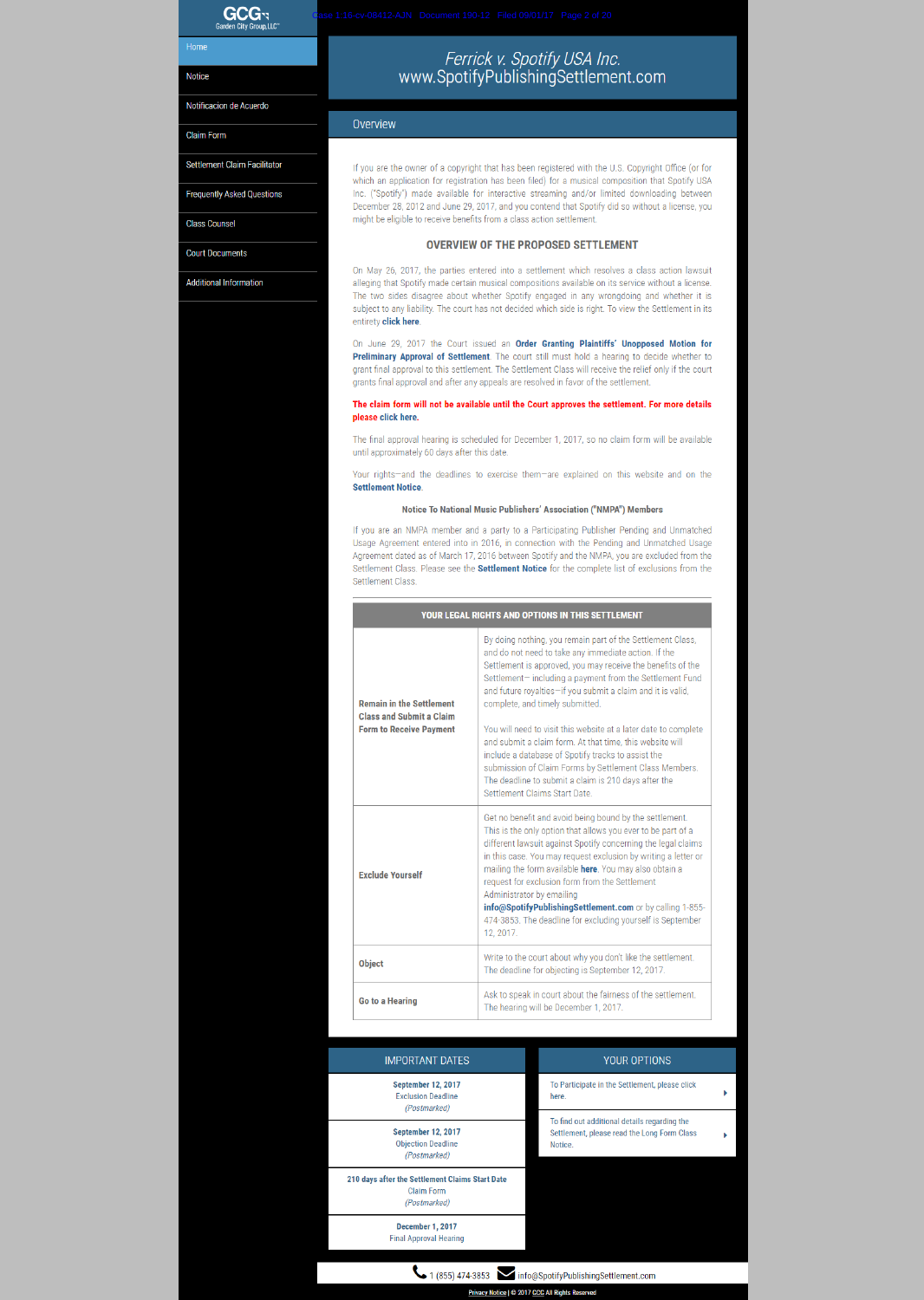## **Notice**

To find out details regarding the terms of the Settlement, how to file a claim, how to exclude yourself from or object to the Settlement, please consult the Notice.

- **[Long Form Class Notice](http://www.spotifypublishingsettlement.com/docs/LFN.pdf)**  $\bullet$
- $\bullet$ **[Postcard Notice](http://www.spotifypublishingsettlement.com/docs/Notice_postcard.pdf)**
- **[Publication Notice](http://www.spotifypublishingsettlement.com/docs/FRK_Master.pdf)**  $\bullet$

| <b>IMPORTANT DATES</b>                                                               | YOUR OPTIONS                                                                                        |   |
|--------------------------------------------------------------------------------------|-----------------------------------------------------------------------------------------------------|---|
| <b>September 12, 2017</b><br><b>Exclusion Deadline</b><br>(Postmarked)               | To Participate in the Settlement, please click here.                                                | ▶ |
| <b>September 12, 2017</b><br><b>Objection Deadline</b><br>(Postmarked)               | To find out additional details regarding the Settlement,<br>please read the Long Form Class Notice. | ▶ |
| 210 days after the Settlement Claims Start Date<br><b>Claim Form</b><br>(Postmarked) |                                                                                                     |   |
| December 1, 2017<br><b>Final Approval Hearing</b>                                    |                                                                                                     |   |
| $(855)$ 474-3853                                                                     | info@SpotifyPublishingSettlement.com                                                                |   |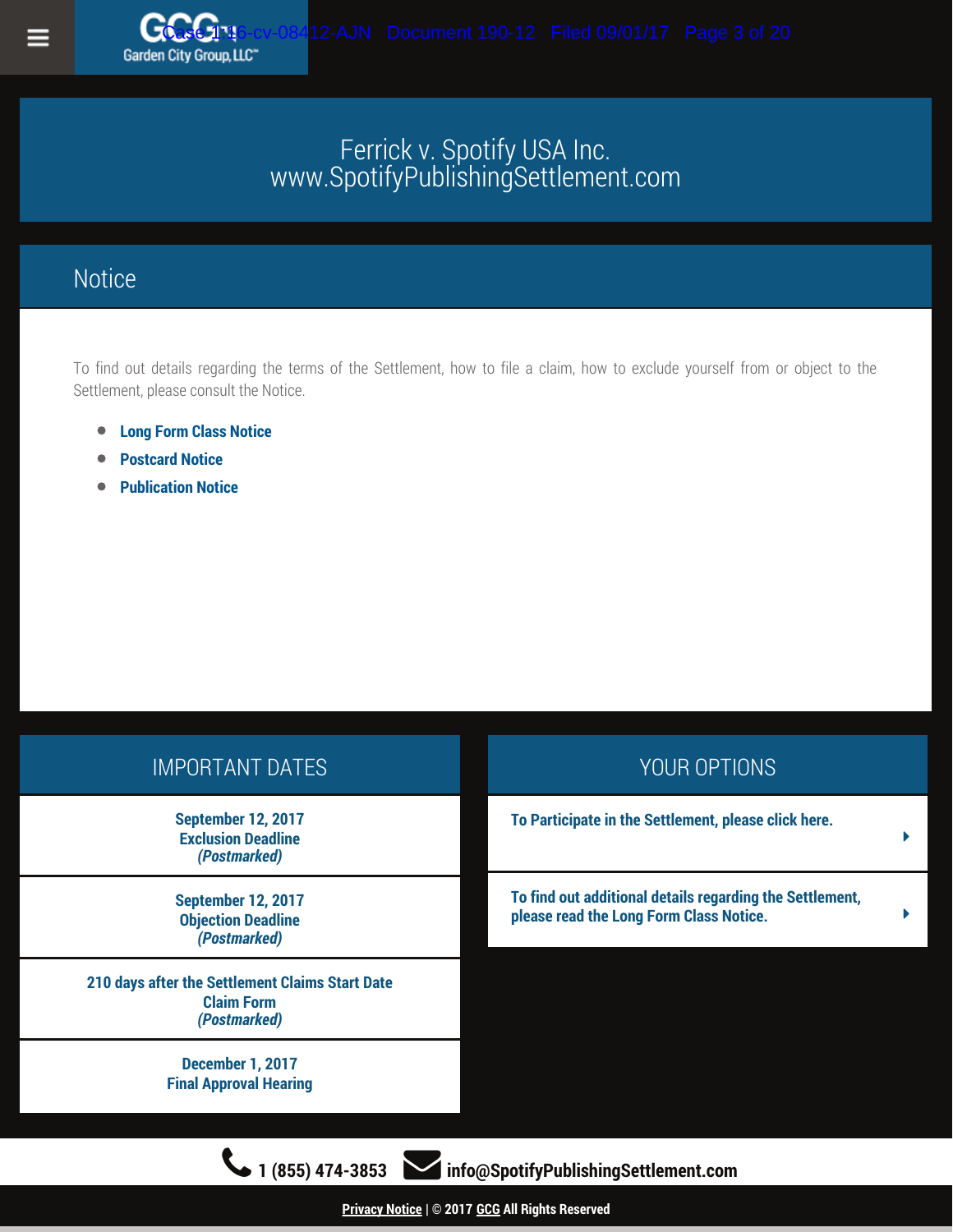### Notificacion de Acuerdo

Garden City Group, LLC

Si usted es propietario de algún derecho de autor que se haya registrado en la Oficina de Derechos de Autor (Copyright Office) de los Estados Unidos (o para el cual se ha presentado una solicitud de registro) para una composición musical que Spotify USA Inc. ("Spotify") puso a disposición para transmisión continua interactiva y/o descargas limitadas entre el 28 de diciembre de 2012 y el 29 de junio de 2017, y usted sostiene que Spotify lo hizo sin una licencia, podría ser eligible para recibir beneficios de un arreglo de demanda colectiva.

- **[Notificación de Acuerdo](http://www.spotifypublishingsettlement.com/docs/LFN_ES.pdf)**
- **[Aviso Postal](http://www.spotifypublishingsettlement.com/docs/es_postcard.pdf)**

| <b>FECHAS IMPORTANTES</b>                                                                                                               | <b>SUS OPCIONES</b>                                                                                                  |
|-----------------------------------------------------------------------------------------------------------------------------------------|----------------------------------------------------------------------------------------------------------------------|
| 12 de septiembre de 2017<br>La Fecha Límite para Excluirse<br>(Timbre Postal Fechado)                                                   | Para participar en esta acuerdo, por favor pulse aquí.                                                               |
| 12 de septiembre de 2017<br>La Fecha Límite para Presentar Sus Objeciones<br>(Timbre Postal Fechado)                                    | Para encontrar detalles adicionales con referencia a<br>esta acuerdo, por favor lea este Notificación de<br>Acuerdo. |
| 210 días después de la Fecha de Inicio de las Reclamaciones<br>del Arreglo.<br><b>Enviar una Reclamacion</b><br>(Timbre Postal Fechado) |                                                                                                                      |
| 1 de diciembre de 2017<br>Audiencia de Imparcialidad del Tribunal                                                                       |                                                                                                                      |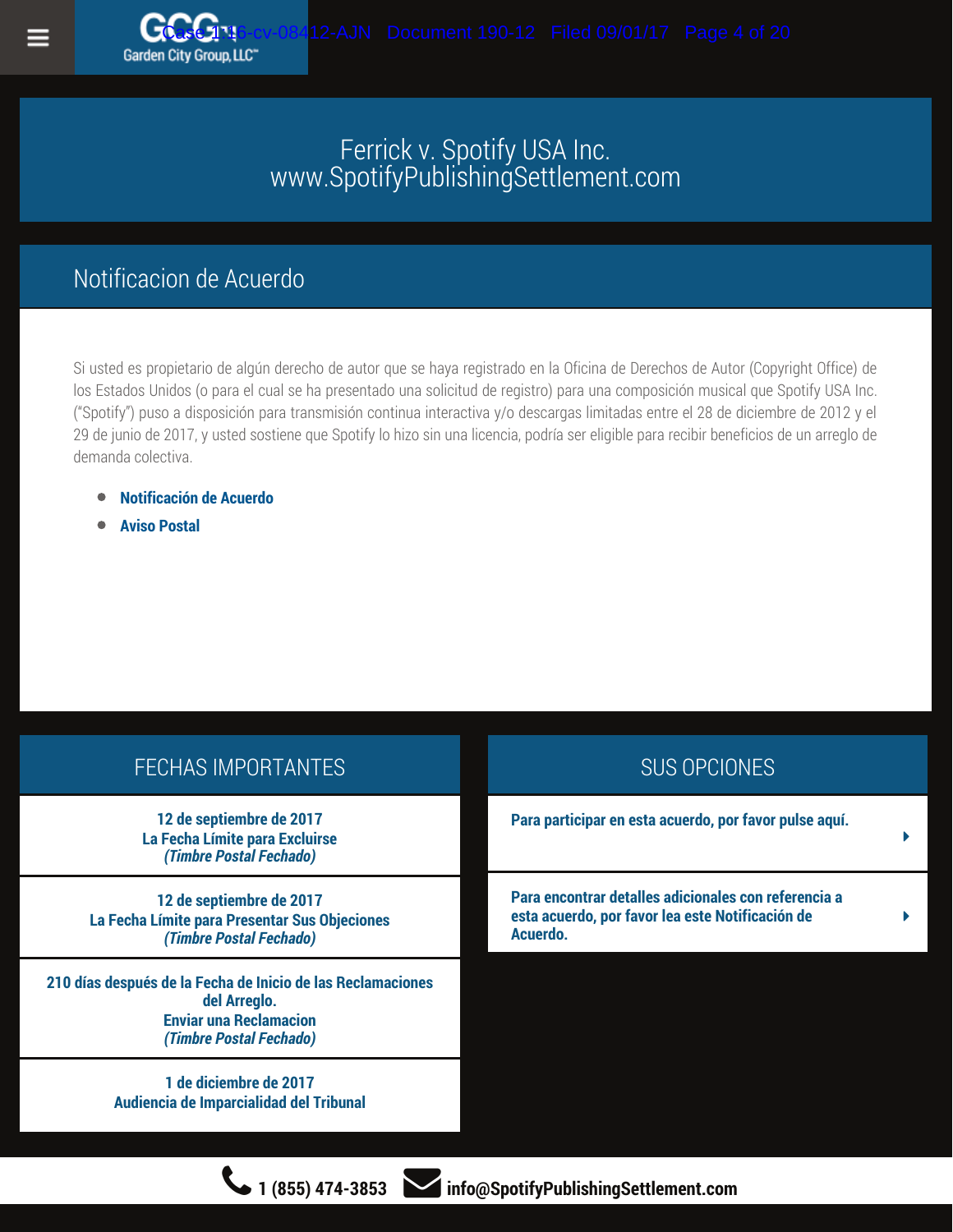### Claim Form

**Garden City Group LLC** 

Claim forms are not yet available, but will be upon final Court approval of settlement. The final approval hearing is scheduled for December 1, 2017. Approximately sixty days after final approval, if granted, claim forms will become available for you to complete. Any appeals may delay when claim forms will become available. **A searchable database of all tracks available on Spotify in the United States during the Class Period will be accessible on this website at the same time claim forms are made available.**

If the Court approves the settlement, you will be able to file a claim on this website via an online claiming webpage. To make a claim, you must provide the copyright registration number for a musical work you have registered with the U.S. Copyright Office. Then to complete your claim, you can search a database of tracks which were available on Spotify during the Class Period to identify those tracks which embody your registered musical work.

More details and instructions on how to file a claim or how to file bulk claims will be made available if the Court approves the settlement on or after December 1, 2017. Please check here periodically for updates.

| <b>IMPORTANT DATES</b>                                                               | YOUR OPTIONS                                                                                        |  |
|--------------------------------------------------------------------------------------|-----------------------------------------------------------------------------------------------------|--|
| <b>September 12, 2017</b><br><b>Exclusion Deadline</b><br>(Postmarked)               | To Participate in the Settlement, please click here.                                                |  |
| <b>September 12, 2017</b><br><b>Objection Deadline</b><br>(Postmarked)               | To find out additional details regarding the Settlement,<br>please read the Long Form Class Notice. |  |
| 210 days after the Settlement Claims Start Date<br><b>Claim Form</b><br>(Postmarked) |                                                                                                     |  |
| December 1, 2017<br><b>Final Approval Hearing</b>                                    |                                                                                                     |  |
| 1 (855) 474-3853<br>info@SpotifyPublishingSettlement.com                             |                                                                                                     |  |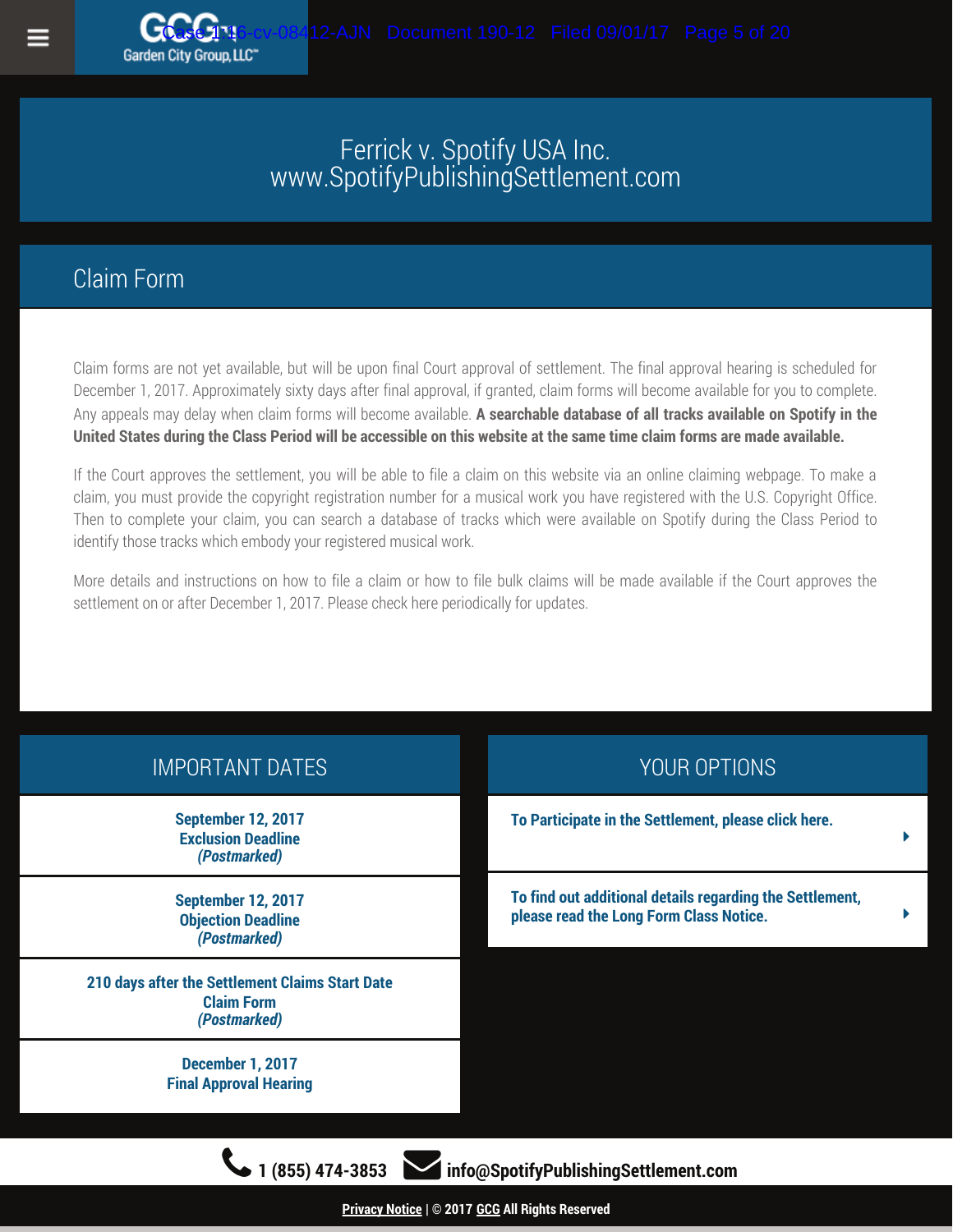## Settlement Claim Facilitator

Garden City Group, LLC"

Information regarding the Settlement Claim Facilitator is not available at this time. Please continue to monitor this website for further information.

| <b>IMPORTANT DATES</b>                                                               | YOUR OPTIONS                                                                                        |   |
|--------------------------------------------------------------------------------------|-----------------------------------------------------------------------------------------------------|---|
| <b>September 12, 2017</b><br><b>Exclusion Deadline</b><br>(Postmarked)               | To Participate in the Settlement, please click here.                                                | ь |
| <b>September 12, 2017</b><br><b>Objection Deadline</b><br>(Postmarked)               | To find out additional details regarding the Settlement,<br>please read the Long Form Class Notice. |   |
| 210 days after the Settlement Claims Start Date<br><b>Claim Form</b><br>(Postmarked) |                                                                                                     |   |
| <b>December 1, 2017</b><br><b>Final Approval Hearing</b>                             |                                                                                                     |   |
|                                                                                      |                                                                                                     |   |
| info@SpotifyPublishingSettlement.com<br>$(855)$ 474-3853                             |                                                                                                     |   |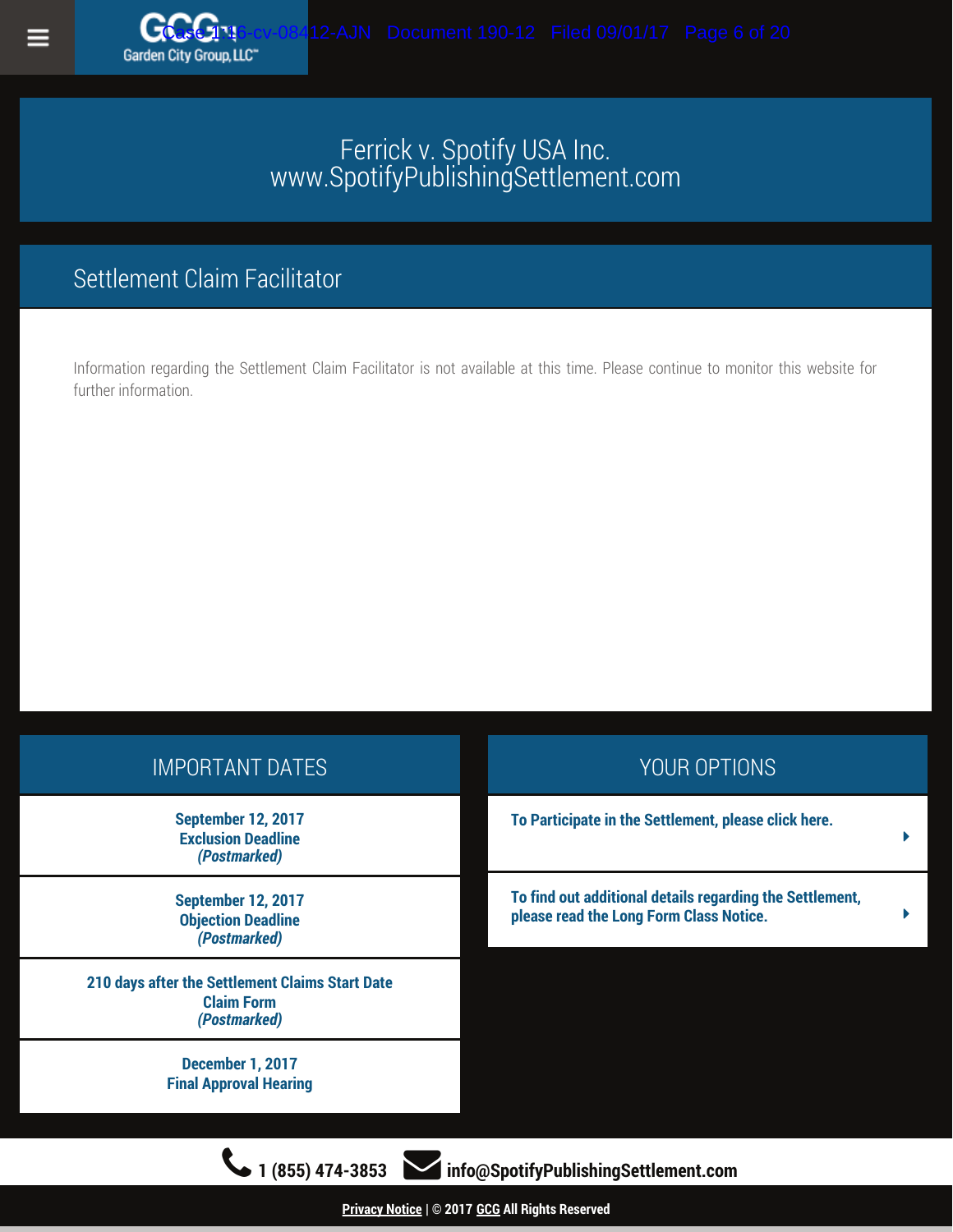## Frequently Asked Questions

**Helpful Hint:** Using the general subject of your question may provide the best search results. For example, enter the word "hearing" in the search box to find information about the Settlement's Fairness Hearing.

What would you like to search for?

#### **1. WHY DID I RECEIVE THE NOTICE?**

You are receiving the notice because you may be a member of a Settlement Class consisting of the following:

all persons or entities who own copyrights in musical compositions (a) for which a certificate of registration has been issued or applied for on or before June 29, 2017; and (b) that was made available by Spotify for interactive streaming and/or limited downloads during the class period (December 28, 2012 through June 29, 2017) without a license, except for (i) Spotify and its affiliates, employees, and counsel; (ii) federal, state, and local governmental entities; (iii) the Court; (iv) persons and entities who, in 2016, executed a Participating Publisher Pending and Unmatched Usage Agreement in connection with the Pending and Unmatched Usage Agreement, dated as of March 17, 2016, between Spotify and the National Music Publishers' Association, or any other person or entity who has agreed not to bring a claim against Spotify in this Action; and (v) any person or entity who has already provided Spotify with a release regarding claims for copyright infringement, with respect to such person's released claims regarding one or more musical compositions for which a certificate of registration has been issued or applied for that Spotify made available for interactive streaming and/or limited downloads during the class period.

The court authorized sending you the notice because you have a right to know about a proposed settlement of a class action lawsuit—as well as all of your options—before the court decides whether to approve the settlement. If the court approves the settlement, and objections or appeals relating to the settlement are resolved, the benefits provided for by the settlement will be available only to members of the Settlement Class.

The notice explains the lawsuit, the settlement, your legal rights, what benefits are available, who is eligible for them, and how to get them.

Judge Nathan of the United States District Court for the Southern District of New York is overseeing this case, which is captioned Ferrick v. Spotify USA Inc., No. 1:16-cv-8412 (AJN). The persons and entities who sued are called the "plaintiffs," and the company they sued, Spotify is called the "defendant."

#### (**collapse all**)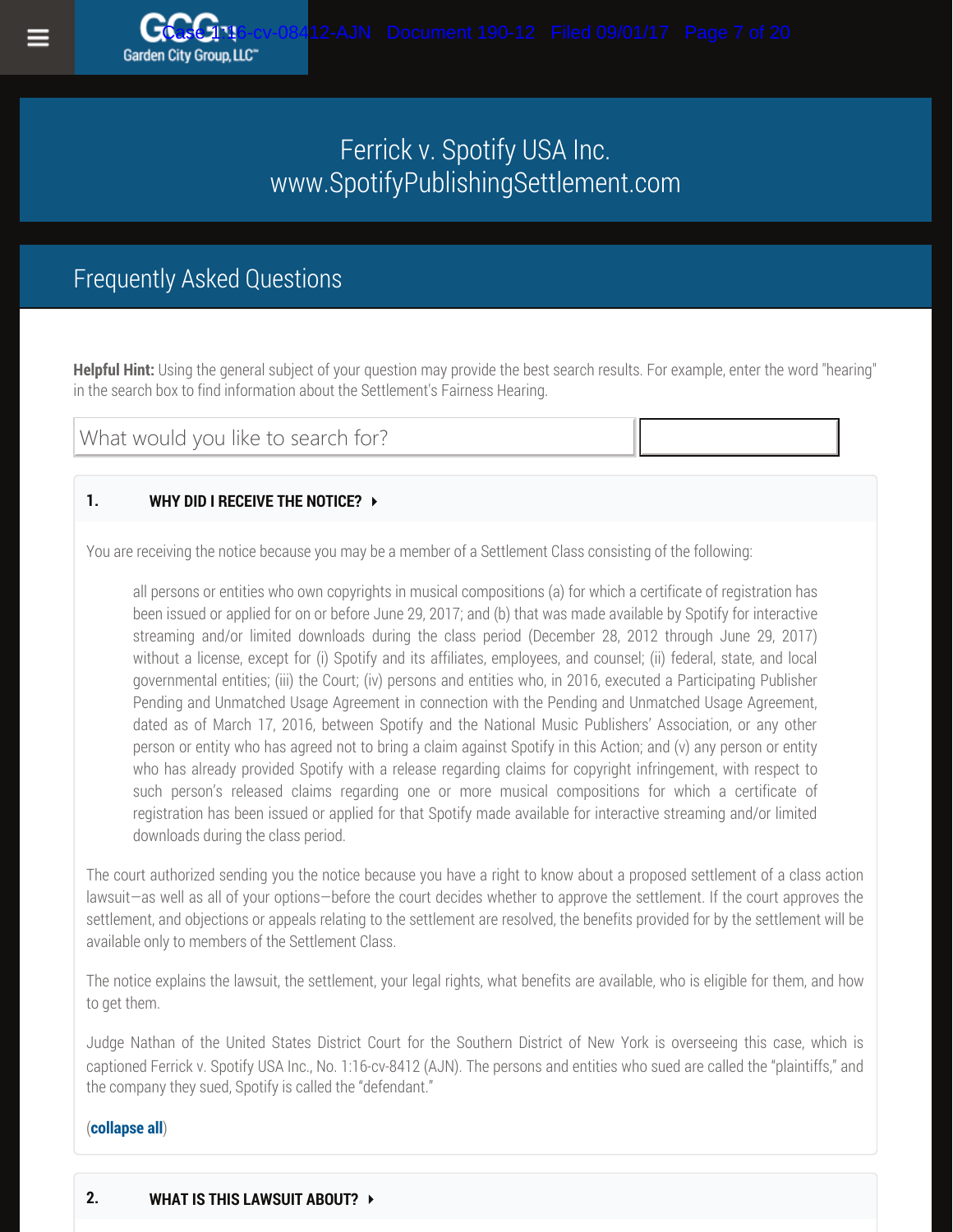Spotify is a company that provides a digital music service that gives users on-demand access to, among other things, music. Case 1:16-cv-08412-AJN Document 190-12 Filed 09/01/17 Page 8 of 20

The plaintiffs are Melissa Ferrick, Jaco Pastorius, Inc., and Gerencia 360 Publishing, Inc. They allege that they own copyrights for which registration has been issued or applied for in musical compositions that Spotify made available for interactive streaming and/or limited downloading without a license, and that Spotify did so with respect to other musical compositions owned by others. The plaintiffs allege that Spotify is liable to the Settlement Class for copyright infringement in violation of 17 U.S.C. §§ 101 et seq.

Spotify believes that plaintiffs' factual and legal allegations in the lawsuit are incorrect and specifically denies any fault, wrongdoing, or liability to plaintiffs or the Settlement Class. In the lawsuit, Spotify has asserted defenses to the claims raised by plaintiffs.

The notice does not imply that there has been any finding of any violation of the law by Spotify or that any recovery could be had in any amount. Although the court has authorized that the notice be distributed regarding the proposed settlement, the notice does not express the opinion of the court on the merits of the claims or defenses asserted by either side in the lawsuit.

#### (**collapse all**)

#### **3. WHY IS THIS A CLASS ACTION?**

Class actions are lawsuits in which the claims and rights of many people are decided in a single court proceeding. One or more people—sometimes called "class representatives" or "class plaintiffs"—sue on behalf of people who have similar claims. All of the people who have similar claims form a "class" and are "class members." A settlement in a class action—if approved by the court—resolves the claims for all class members, except those who exclude themselves from the class. Here, the class is called the "Settlement Class."

#### (**collapse all**)

#### **4. WHY IS THERE A SETTLEMENT?**

The court did not decide in favor of either side in the lawsuit. Neither the plaintiffs nor Spotify have won or lost.

Instead, the lawyers representing plaintiffs and the Settlement Class, called "Class Counsel," have investigated the facts and applicable law regarding the plaintiffs' and the Settlement Class's claims and Spotify's defenses. The parties have engaged in lengthy and arms'-length negotiations in reaching this settlement. The plaintiffs and Class Counsel believe that the proposed settlement is fair, reasonable, and adequate under the circumstances, and that entering into this settlement is in the best interests of the Settlement Class. Both sides agree that, by settling, Spotify is not admitting any liability or that it did anything wrong, but both sides want to avoid the uncertainty, delay, and expense of continuing to litigate.

#### (**collapse all**)

#### **5. HOW DO I KNOW IF I AM A PART OF THE SETTLEMENT?**

To be included in the settlement, you must be a member of the Settlement Class. To be in the Settlement Class, you must satisfy three requirements:

- First, you must be the owner of the copyright in a musical composition.
- Second, you or someone else must have applied for or received a certificate of registration from the United States Copyright Office on or before June 29, 2017.
- Third, Spotify must have made that musical composition available for interactive streaming and/or limited downloading without a license between December 28, 2012 and June 29, 2017.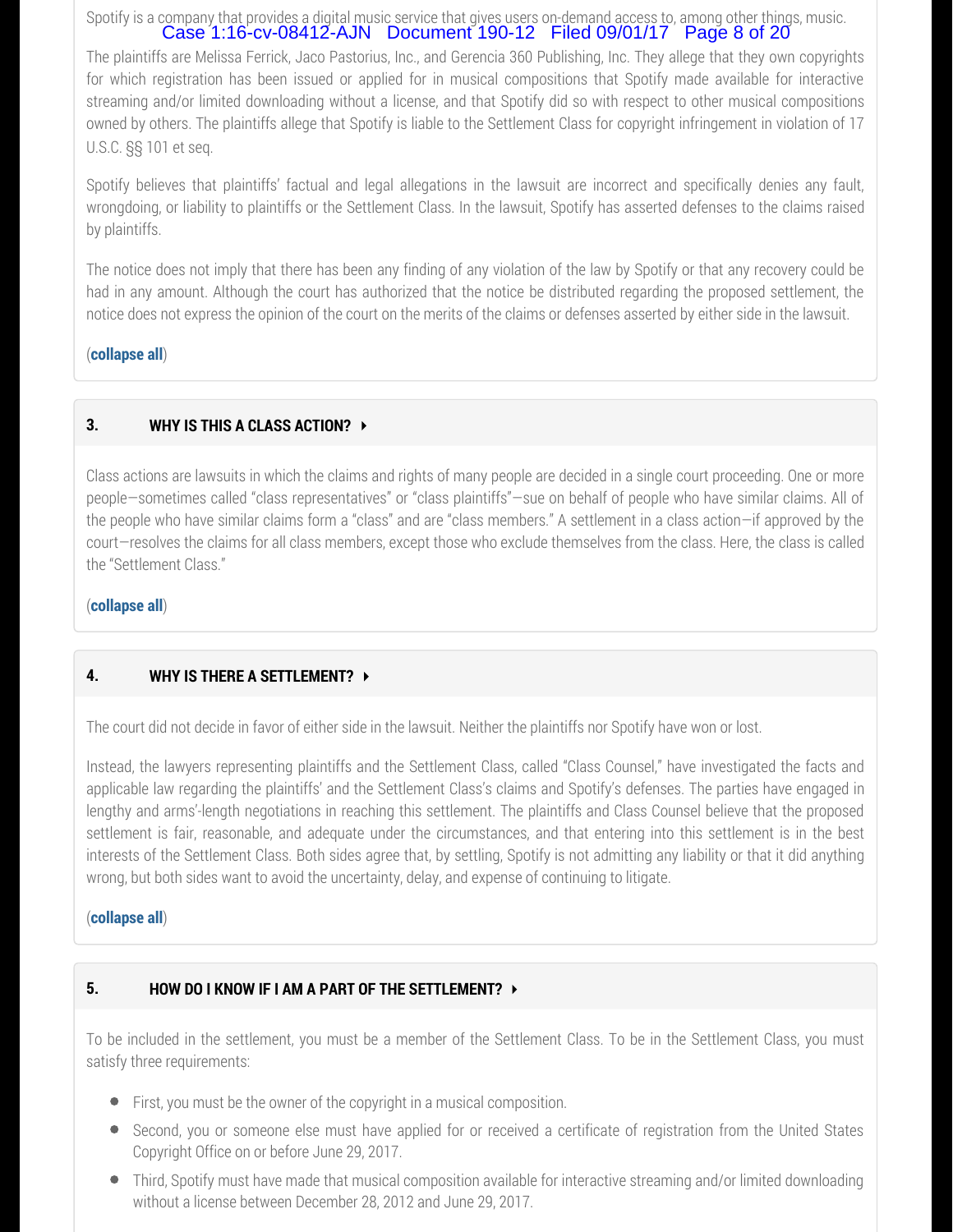Even if those three requirements are met, you are excluded from the class, and thus are not a member of the class, if you are any of the for  $\bigcap_{n=1}^{\infty}$  (1:16-cv-08412-AJN Document 190-12 Filed 09/01/17 Page 9 of 20

- Spotify or one of its affiliates, employees, or counsel;
- a federal, state, or local governmental entity, including the United States District Court for the Southern District of New York;
- a party to a Participating Publisher Pending and Unmatched Usage Agreement entered into in 2016 in connection with the Pending and Unmatched Usage Agreement, dated as of March 17, 2016, between Spotify and the National Music Publishers' Association;
- someone who has agreed not to bring a claim against Spotify in this class action or who has already provided Spotify with a release regarding claims for copyright infringement, to the extent that the release covers musical compositions that Spotify made available for interactive streaming and/or limited downloading between December 28, 2012 and June 29, 2017.

#### (**collapse all**)

#### **6. I'M STILL NOT SURE IF I AM INCLUDED?**

If you are still not sure whether you are included, you can review the Settlement Agreement and other Court Documents **[here](http://frk.gcg-dev.net/courtdocs.php)**.

#### (**collapse all**)

#### **7. WHAT DOES THE SETTLEMENT PROVIDE?**

If you are a member of the class, you may receive benefits under the settlement. If the proposed settlement is granted final approval by the court, and after any appeals are resolved, Spotify has agreed to do the following:

- **Pay a total of \$43.45 million into an account.** That amount, plus any interest earned in the account, will be the Settlement Fund. After deductions for any court-approved award of fees and costs to Class Counsel and incentive awards to plaintiffs for their service, the remainder—the Net Settlement Fund—will be used to make payments to members of the Settlement Class who submit timely and valid claim forms. The claim form will be available **[here](http://frk.gcg-dev.net/poc)**, and can be submitted online or mailed to the Settlement Administrator, at PO Box 10371, Dublin, OH 43017-5571. Settlement Class Members who submit valid and timely claim forms will receive a pro rata share of the Net Settlement Fund. Specifically, each class member's share will be the percentage of the Net Settlement Fund equal to the number of streams of that class member's claimed musical compositions divided by the total number of streams of all class members' claimed musical works. In the event that a class member is only a partial owner of the copyright of a claimed musical work, that class member's share will be discounted in accordance with that class member's ownership stake.
- **Pay all Settlement Administration Costs and Notice Costs.** In addition to the Settlement Fund, Spotify will pay all settlement administration costs and notice costs incurred by the Court-appointed Settlement Administrator, GCG, including all media costs for Publication Notice. The Settlement Administrator has estimated that these costs will exceed \$1 million and may approach \$2 million.
- **Pay ongoing statutory mechanical royalties.** In addition to the Settlement Fund, Spotify will pay all Settlement Class members who submit valid claim forms the mechanical license royalties calculated in accordance with 37 C.F.R. §§ 385.10-17 for the musical compositions in the future. Settlement Class members who sent in valid claim forms in time to receive a payment from the Net Settlement Fund will be sent statutory mechanical license royalties automatically as they accrue in accordance with the process outlined in the settlement agreement. Settlement Class members who missed that deadline may still receive future statutory mechanical license royalties if they later submit a claim form, which will be available online, in accordance with the process outlined in the settlement agreement.
- **Establish a Mechanical Licensing Committee.** This committee will develop proposals to facilitate the mechanical licensing of content on Spotify's service.
- **Coordinate industry efforts to share publisher catalog data and digitize pre-1978 Copyright Records and make**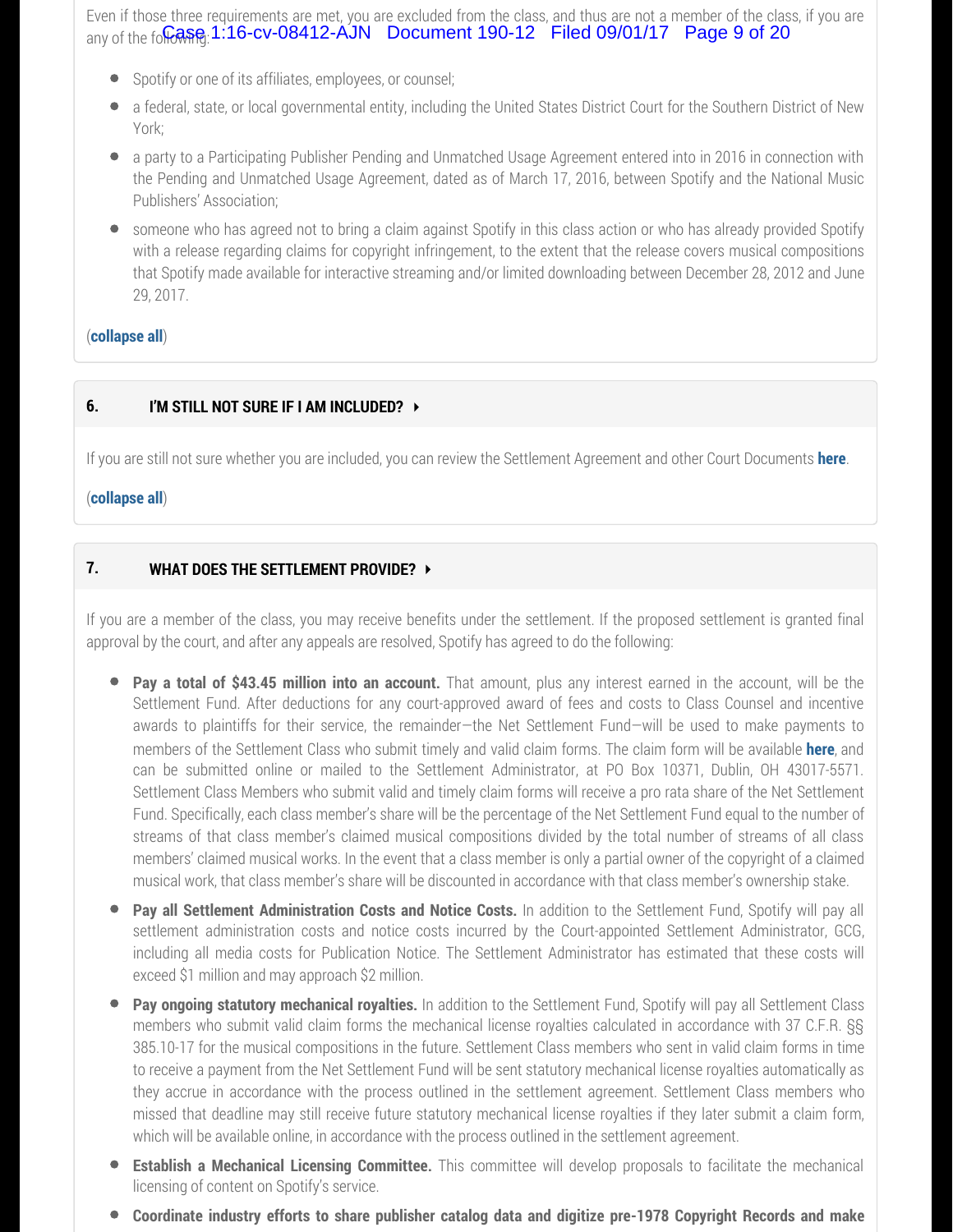**them available online for free use by the public.** Spotify will establish a procedure to receive information from publishere abouptisen-084133-6Nhusidal works that de 9612 Jude illed number 41 vorks als te den of Be matched to copyright records so that mechanical license royalties may be paid. Spotify will also organize music industry participants to promote the sharing of catalog data and the digitization of old U.S. Copyright Records so that they may be posted on a website for free public use.

#### (**collapse all**)

#### **8. HOW CAN I GET A PAYMENT FROM THE SETTLEMENT FUND?**

To be eligible for a payment from the Net Settlement Fund, members of the Settlement Class must fully complete and timely submit a valid claim form to the Settlement Administrator, GCG. Claim forms will be available no later than 30 days after the Effective Date. To complete the claim form, Settlement Class members must provide some information about themselves, such as their names and contact information, and about relevant musical compositions (i.e., those that were made available by Spotify for interactive streaming and/or limited downloads between December 28, 2012 and June 29, 2017, for which you contend that Spotify did not have a license). The required information includes the copyright registration number for each musical composition and the track identifier for each recording on Spotify of that composition. The claim form also requests optional information that Settlement Class members may, but need not, provide in order to be eligible for a payment. Spotify has assembled a track database to facilitate the submission of claim forms by Settlement Class Members. The Spotify Track Database consists of tracks, including Spotify track identifier and certain other available information about recordings, that Spotify made available for interactive streaming and/or limited downloading during the Class period. The track database will be available online no later than 30 days after the Effective Date.

To receive a payment from the Net Settlement Fund, claim forms must be fully completed and submitted to the Settlement Administrator either online **[here](http://frk.gcg-dev.net/poc)** or by mail (to Ferrick v. Spotify, c/o GCG, P.O. Box 10371, Dublin, OH 43017-5571) postmarked no later than 210 days after the Settlement Claims Start Date.

#### (**collapse all**)

#### **9. HOW CAN I GET FUTURE PAYMENTS OF MECHANICAL LICENSE ROYALTIES?**

Any Settlement Class member who submits a timely and valid claim form and receives a payment from the Net Settlement Fund will also receive quarterly payments of statutory mechanical license royalties automatically. Those Settlement Class members do not need to do anything else (except to update the Settlement Administrator and Spotify of any future changes to their contact information).

Settlement Class members who missed the deadline to request payment from the Net Settlement Fund can still request quarterly payments of statutory mechanical license royalties. To do so, Settlement Class members must fully complete a claim form that will be available **[here](http://frk.gcg-dev.net/poc)** and either submit it online or by mail to Ferrick v. Spotify, c/o GCG, P.O. Box 10371, Dublin, OH 43017-5571.

#### (**collapse all**)

#### **10. WHEN WOULD I GET THESE BENEFITS?**

The court will hold a hearing on December 1, 2017 to decide whether to grant final approval to the settlement. If the settlement is approved, there may be appeals. Payments to Settlement Class members will be made only after the settlement is finally approved and any appeals are resolved in favor of the settlement. This may take some time, so please be patient.

#### (**collapse all**)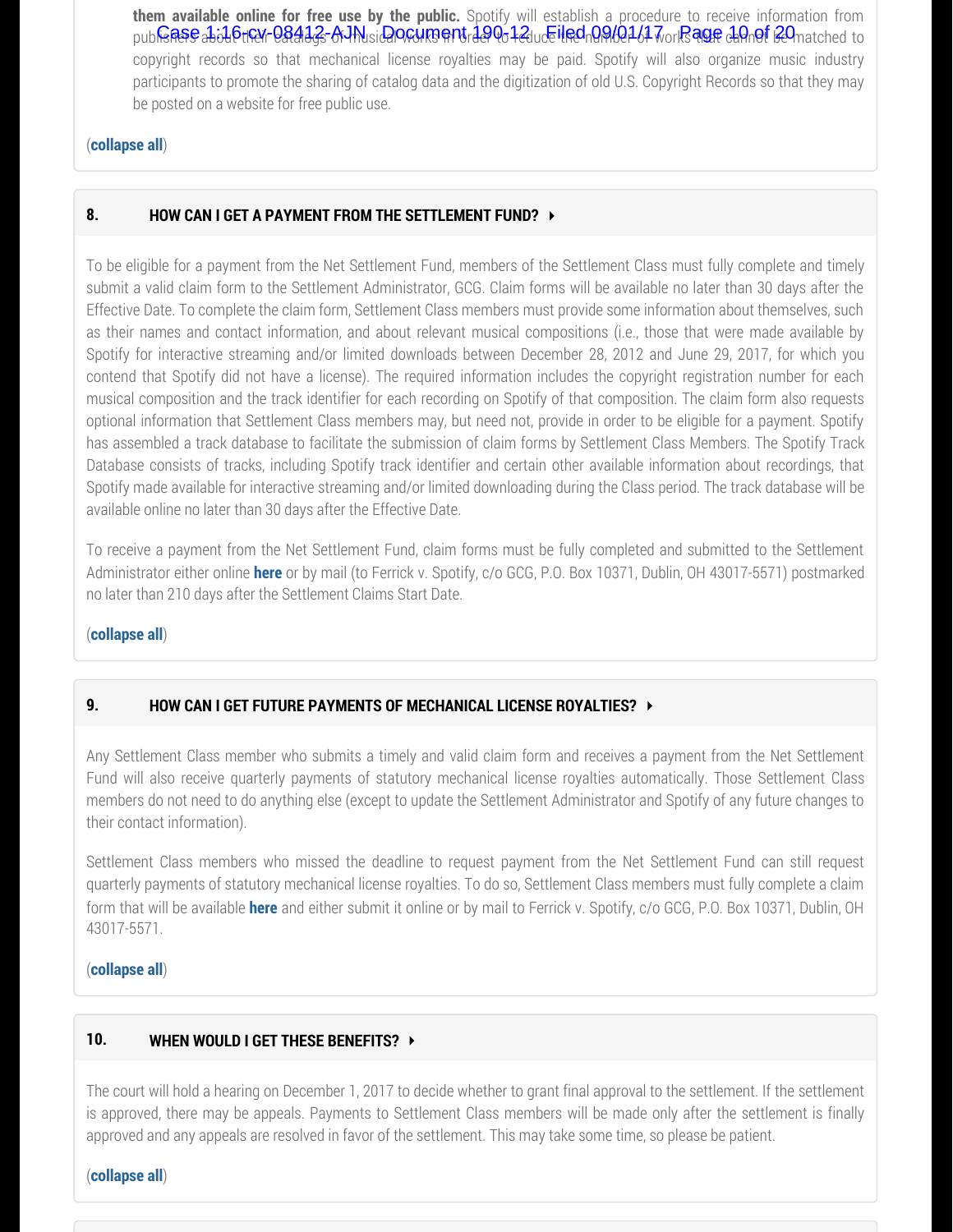#### **11. WHAT AM I GIVING UP TO STAY IN THE CLASS AND GET PAYMENTS?** Case 1:16-cv-08412-AJN Document 190-12 Filed 09/01/17 Page 11 of 20

Upon the court's approval of the settlement, the Settlement Class members who do not exclude themselves will release and forever discharge Spotify (and any of its current or former direct or indirect parents, subsidiaries, affiliates, assigns, predecessors, and successors, as well as any agents, attorneys, directors, employees, insurers, investors, officers, representatives, direct or indirect shareholders, or trustees of Spotify or any of those entities) from all of the settled claims. That means that you will no longer be able to sue Spotify (or the other released parties) regarding any of the settled claims if you are a Settlement Class member and do not timely and properly exclude yourself from the Settlement Class.

The claims that are being settled and released are all claims—whether known or unknown—with respect to a musical work that Spotify made available for interactive streaming and/or downloading during the Class Period (between December 28, 2012 and June 29, 2017) that were, could have been, or could ever be asserted as a consequence of Spotify's making the work available for interactive streaming and/or downloading without a valid license during the Class Period, including Spotify's marketing or promoting that fact. In addition, Settlement Class members expressly waive and relinquish the provisions of California Civil Code § 1542 (and all other similar provisions of law) to the full extent that these provisions may be applicable. California Civil Code § 1542 provides:

#### **A GENERAL RELEASE DOES NOT EXTEND TO CLAIMS WHICH THE CREDITOR DOES NOT KNOW OR SUSPECT TO EXIST IN HIS OR HER FAVOR AT THE TIME OF EXECUTING THE RELEASE, WHICH IF KNOWN TO HIM OR HER MUST HAVE MATERIALLY AFFECTED HIS OR HER SETTLEMENT WITH THE DEBTOR.**

The full text of the settlement agreement, which includes all of the provisions about settled claims and releases, is available **[here](http://frk.gcg-dev.net/courtdocs.php)**.

#### (**collapse all**)

#### **12. WILL THE CLASS REPRESENTATIVES RECEIVE ANY COMPENSATION FOR THEIR EFFORTS IN BRINGING THIS CLASS ACTION?**

Ferrick; Jaco Pastorius, Inc.; and Gerencia 360 Publishing, Inc. will request incentive awards of up to \$25,000 each for their services as class representatives and their efforts in bringing the class action. The court will make the final decision as to the amount, if any, to be paid to the class representatives

#### (**collapse all**)

#### **13. HOW DO I GET OUT OF THE SETTLEMENT?**

If you choose to be excluded from the Settlement Class, you will not be bound by any judgment or other final disposition of this class action. You will retain any claims against Spotify that you might have. To request exclusion, you must state in writing our desire to be excluded from the Settlement Class. You must sign your request for exclusion personally or by legal counsel. Your request must include: (1) your full legal name and contact information; (2) the copyright registration numbers for your musical compositions that you are excluding from the settlement; (3) a statement that you want to be excluded from the Settlement Class; and (4) your signature.

You may request exclusion by writing a letter or using the form available **[here](http://frk.gcg-dev.net/docs/Exclusion Form.pdf)**. You may also obtain a request for exclusion form from the Settlement Administrator by emailing **[info@SpotifyPublishingSettlement.com](mailto:info@SpotifyPublishingSettlement.com)** or calling 1-855-474-3853.

Requests for exclusion must be made on an individual basis and mailed no later than September 12, 2017, addressed to:

Ferrick v. Spotify c/o GCG PO Box 10371 Dublin, Ohio 43017-5571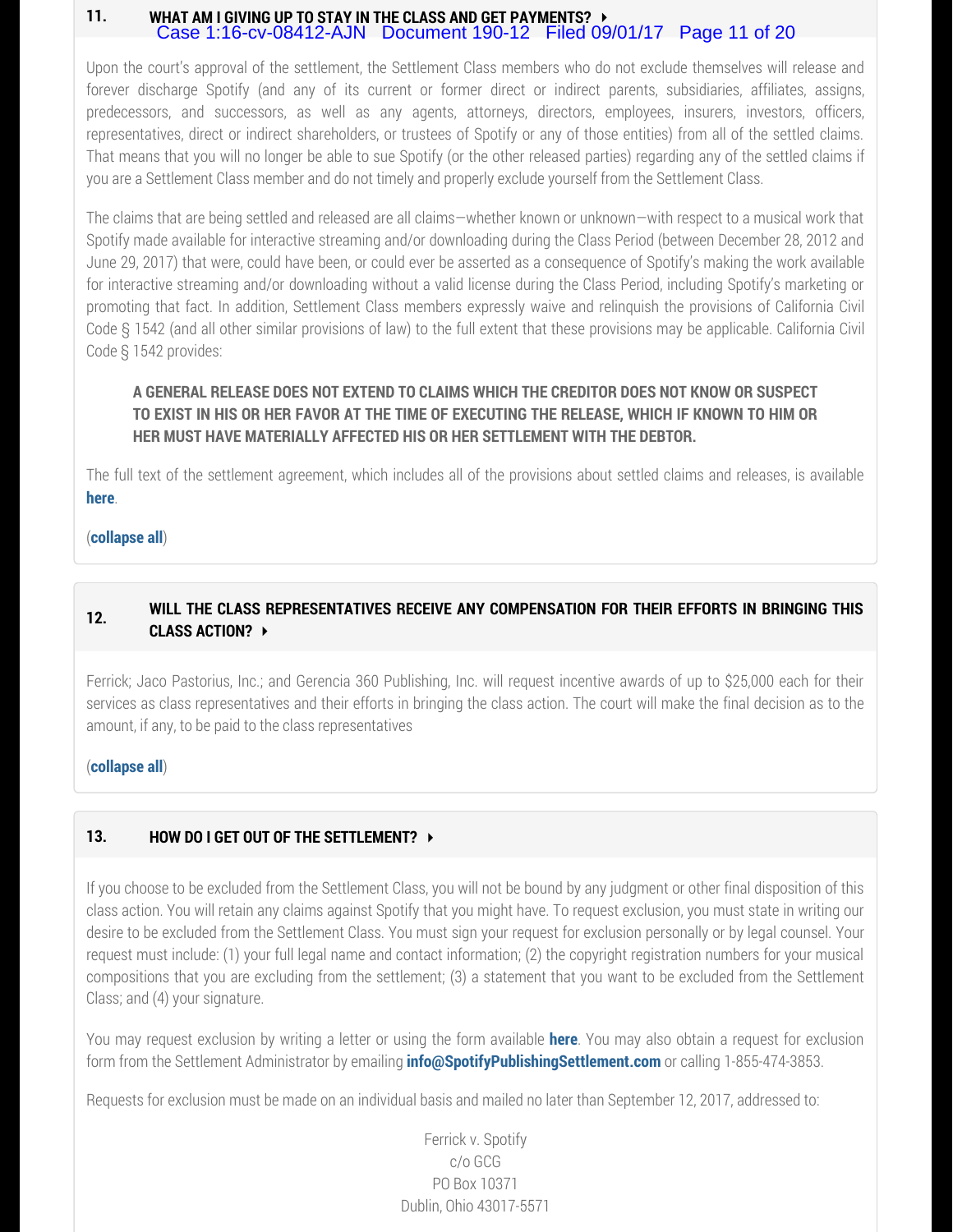(**collapse all**) Case 1:16-cv-08412-AJN Document 190-12 Filed 09/01/17 Page 12 of 20

#### **14. IF I DON'T EXCLUDE MYSELF, CAN I SUE SPOTIFY ABOUT THIS LATER?**

No, if you are a member of the Settlement Class. If you do not exclude yourself, you forever give up the right to sue Spotify for all of the claims that this settlement resolves.

If you submit a valid and timely request to be excluded, you cannot object to the proposed settlement. But you may sue or continue to sue Spotify about the same claims resolved by this settlement in the future. You will not be bound by anything that happens in this class action.

#### (**collapse all**)

#### **15. IF I EXCLUDE MYSELF, CAN I GET BENEFITS FROM THIS SETTLEMENT?**

No. If you exclude yourself, you are not part of the settlement.

#### (**collapse all**)

#### **16. WHAT HAPPENS IF I DO NOTHING AT ALL?**

If you are a Settlement Class member and do nothing, and you do not exclude yourself, you will not be able to start or proceed with a lawsuit, or be part of any other lawsuit, against Spotify and the other released parties about the settled claims in this case.

#### (**collapse all**)

#### **17. DO I HAVE A LAWYER IN THIS CASE?**

The court has appointed Gradstein & Marzano, P.C., and Susman Godfrey L.L.P. as Class Counsel to represent the interests of all Settlement Class members. If you want to be represented by your own lawyer, you may hire one at your own expense.

#### (**collapse all**)

#### **18. HOW WILL THE LAWYERS BE PAID?**

The Court will determine how much Class Counsel will be paid for fees and expenses. Class Counsel can seek an award for attorneys' fees of \$5 million for, among other things, the future monetary and non-monetary benefits conferred, to be paid by Spotify and not from the Settlement Fund, and up to one-third of the Settlement Fund, plus reimbursement of expenses, to be paid out of the Settlement Fund. You will not be responsible for direct payment of Class Counsel's fees and expenses. To see a copy of Class Counsel's application for attorneys' fees and costs, which will be available before the hearing on the fairness of the settlement, please click **[here](http://frk.gcg-dev.net/courtdocs)**.

#### (**collapse all**)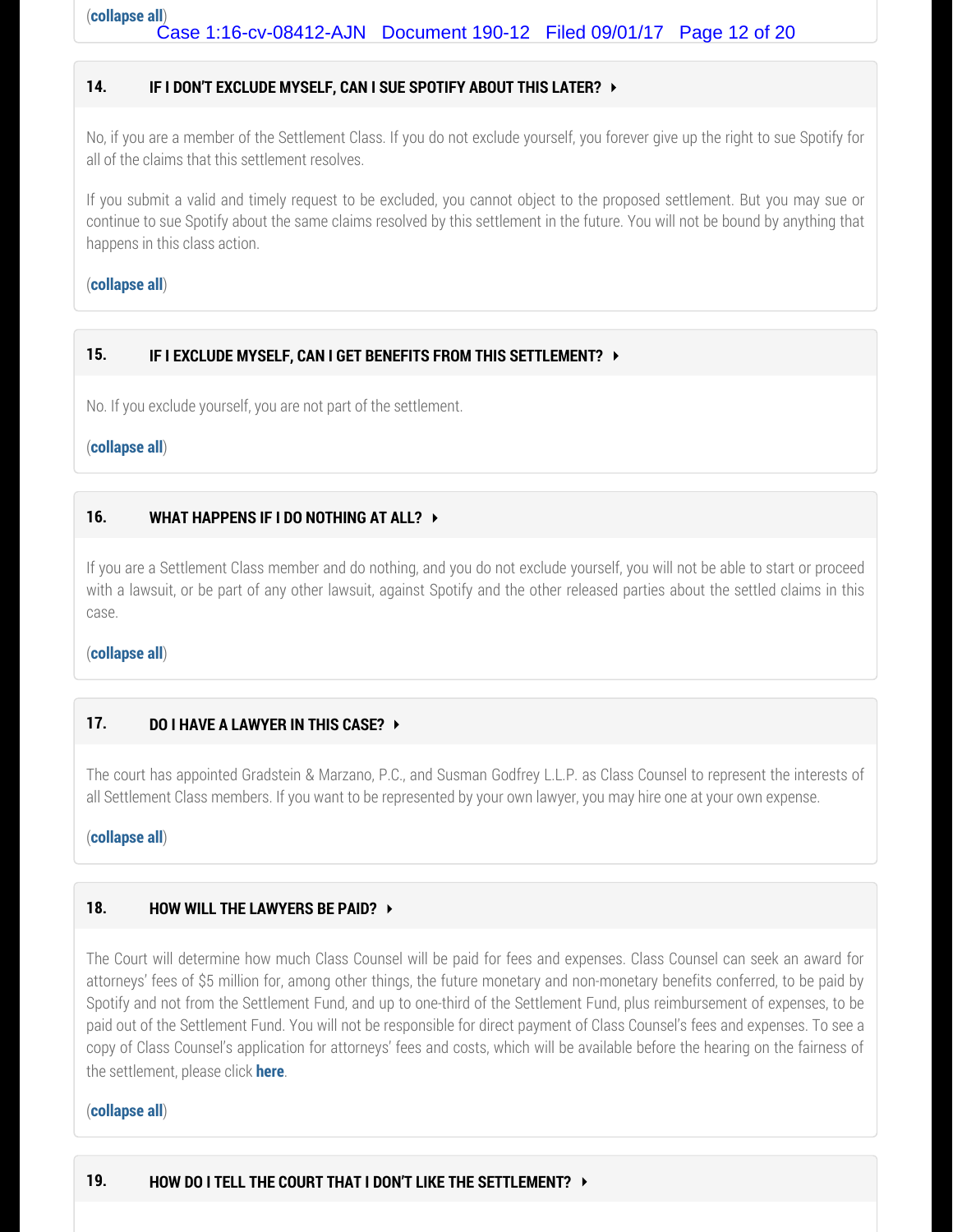You can object to the Settlement if you do not like any part of it. You must give the reasons why you think the court should not approve the Sanement 676Vth8t1 yar And Nder Rectument 190-12 administrator, Settlement enges Launse 29 ad Spotify's counsel, and file with the court, a written statement of any objections that you might have. The written statement must include (i) your full name, address, telephone number, email address, and signature; (ii) the specific reasons why you object to the settlement, including any evidence and legal authority that you would like the court to consider; and (iii) the copyright registration number for each musical composition you own that Spotify made available for interactive streaming and/or limited downloading without a license between December 28, 2012 and June 29, 2017. If you object, you must also list any other objections by you, or your attorney representing you in this action, to any class action settlements submitted to any court in the United States in the previous five years.

You must send a copy of your objection by U.S. mail to the 6 different places listed below, postmarked no later than September 12, 2017.

| <b>Court</b>                                  | <b>Settlement Administrator</b> | <b>Spotify's Counsel</b>           |
|-----------------------------------------------|---------------------------------|------------------------------------|
| Clerk's Office                                | Ferrick v. Spotify              | John Nadolenco                     |
| United States District Court for the Southern | c/o GCG                         | Mayer Brown LLP                    |
| District of New York                          | PO Box 10371                    | 350 South Grand Avenue, 25th Floor |
| Thurgood Marshall United States Courthouse    | Dublin, Ohio 43017-5571         | Los Angeles, CA 90071              |
| 40 Foley Square                               |                                 |                                    |
| New York, NY 10007                            |                                 |                                    |
|                                               |                                 |                                    |
| <b>Class Counsel</b>                          |                                 |                                    |
| Henry Gradstein                               | Steven G. Sklaver               | Stephen E. Morrissey               |
| Marvann R. Marzano                            | Kalpana D. Sriniyasan           | Susman Godfrey L.L.P.              |

Susman Godfrey L.L.P.

Los Angeles, CA 90048 Los Angeles, CA 90067 The court will hold a hearing on the fairness of the settlement and to decide whether to grant it final approval on December 1, 2017. If you or your attorney intends to make an appearance at the hearing and you have not so indicated in your objection, you must also deliver, according to the same procedures, no later than September 12, 2017, a written notice of intention to appear. Any attorney hired by a Settlement Class member to represent him or her and appear at the hearing must also file a notice of appearance with the court, and serve Class Counsel and Spotify's Counsel at the addresses above, no later than September 12, 2017.

1901 Avenue of the Stars, Suite 950

1201 3rd Avenue, Suite 3800 Seattle, WA 98101

**If you fail to comply with these requirements or fail to submit your objection before the deadline, you will be deemed to have waived all objections and will not be entitled to speak at the December 1, 2017 hearing.**

#### (**collapse all**)

Gradstein & Marzano, P.C.

6310 San Vicente Boulevard, Suite 510

#### **20. WHAT IS THE DIFFERENCE BETWEEN OBJECTING AND EXCLUDING MYSELF?**

Objecting is simply telling the court that you don't like something about the settlement. You can object only if you stay in the Settlement Class. Excluding yourself is telling the court that you don't want to be part of the Settlement Class. If you exclude yourself, you cannot object to the settlement because it no longer affects you.

#### (**collapse all**)

#### **21. WHEN AND WHERE WILL THE COURT DECIDE WHETHER TO APPROVE THIS SETTLEMENT?**

The court has preliminarily approved the settlement and will hold a hearing to determine whether to give final approval to the settlement. The purpose of this hearings is to determine: (i) whether the settlement should be approved as fair, reasonable, adequate, and in the best interests of the Settlement Class; (ii) whether to grant the Class Counsel's request for an award of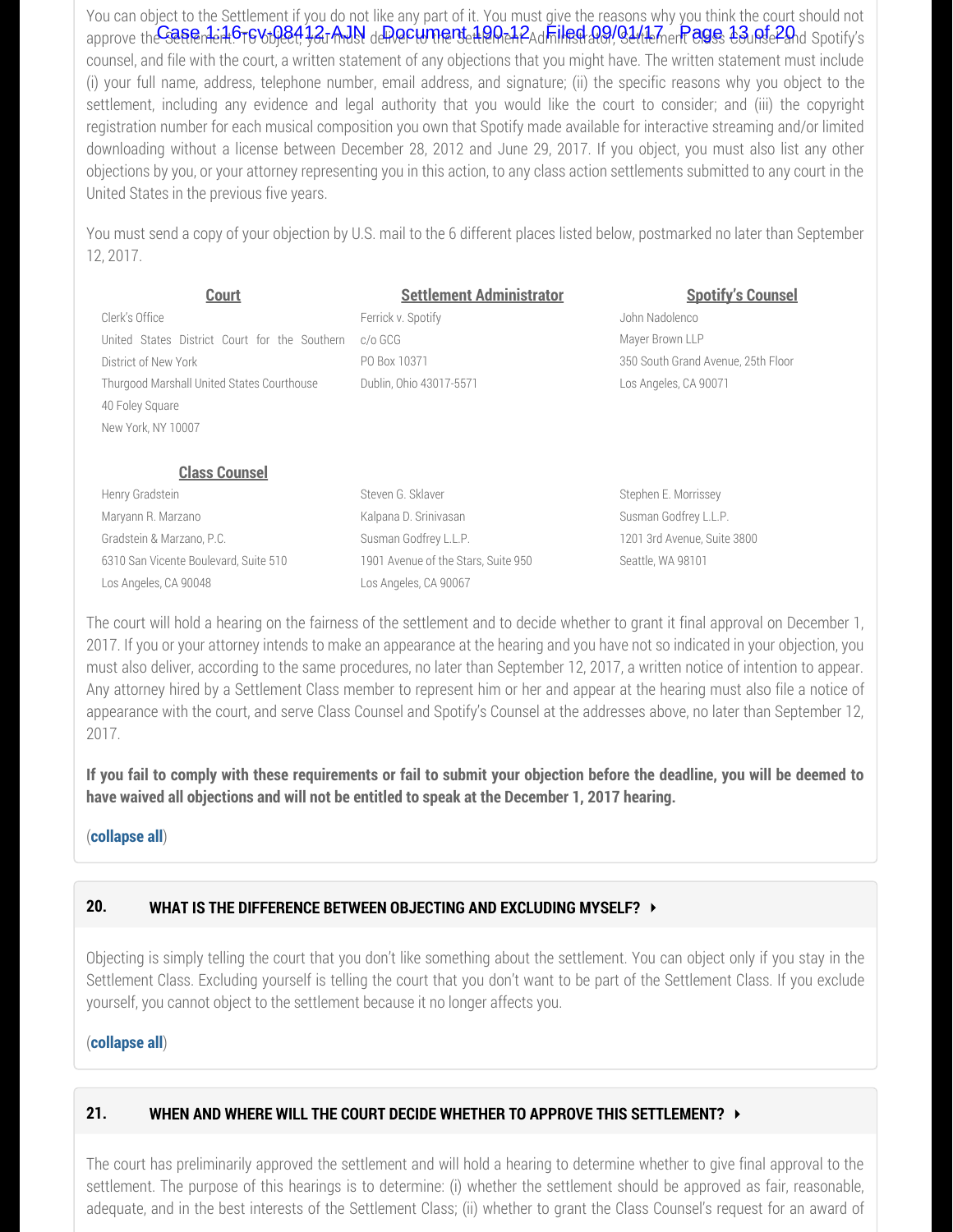attorneys' fees and costs; and (iii) whether to grant incentive awards to the class representatives. Case 1:16-cv-08412-AJN Document 190-12 Filed 09/01/17 Page 14 of 20

The court will hold the fairness hearing on December 1, 2017 at United States District Court for the Southern District of New York, Thurgood Marshall United States Courthouse, 40 Foley Square, New York, NY 10007, Courtroom 906, before the Honorable Alison J. Nathan. The hearing may be postponed to a different time or location without additional notice, so it is recommended that you periodically check this website for updated information.

#### (**collapse all**)

#### **22. DO I HAVE TO COME TO THE HEARING?**

No, you are not required to attend the fairness hearing. But you are welcome to attend the hearing at your own expense. If you send written objections, you do not have to come to the hearing to talk about them. As long as you submitted the written objections in compliance with the requirements ordered by the court and they were received on time, the court will consider them. You also may pay your own lawyer to attend the fairness hearing, but it is not necessary.

(**collapse all**)

#### **23. MAY I SPEAK AT THE HEARING?**

As described above in FAQ 19, you may speak at the fairness hearing only if: (i) you have timely served and filed an objection; and (ii) you have followed the procedures set forth in FAQ 19 for notifying the court and the parties that you intend to speak at the hearing. You cannot speak at the hearing if you exclude yourself from the settlement.

(**collapse all**)

#### **24. HOW DO I GET MORE INFORMATION ABOUT THE SETTLEMENT?**

The **[notice](http://frk.gcg-dev.net/docs/LFN.pdf)** summarizes the proposed settlement. To see a copy of the actual settlement agreement, the complaints filed in this lawsuit, the court's preliminary approval order, Class Counsel's application for attorneys' fees and costs and incentive awards, and other information about the settlement, please click **[here](http://frk.gcg-dev.net/courtdocs.php)**. **This website will also provide information about the status of the settlement and if it has been approved by the court**.

You may also contact the Settlement Administrator at **[info@SpotifyPublishingSettlement.com](mailto:info@SpotifyPublishingSettlement.com)** by calling toll-free 1-855-474- 3853.

To see the papers filed with the court and a history of this lawsuit, you may visit the PACER website for the court, **[https://ecf.nysd.uscourts.gov](https://ecf.nysd.uscourts.gov/)**, and reference the docket for Ferrick v. Spotify USA Inc., No. No. 1:16-cv-8412 (AJN). You may also view the papers filed with the court during regular business hours at the office of the Clerk of the Court, United States District Court for the Southern District of New York, 40 Foley Square, New York, NY 10007. The full settlement agreement and the pleadings filed in this lawsuit can be requested, in writing, from Class Counsel identified in FAQ 19 above.

**PLEASE DO NOT ADDRESS ANY QUESTIONS ABOUT THE SETTLEMENT OR LITIGATION TO THE CLERK OF THE COURT OR THE JUDGE.**

(**collapse all**)

IMPORTANT DATES **The CONTRACT OF STATE OF A SET OF STATES**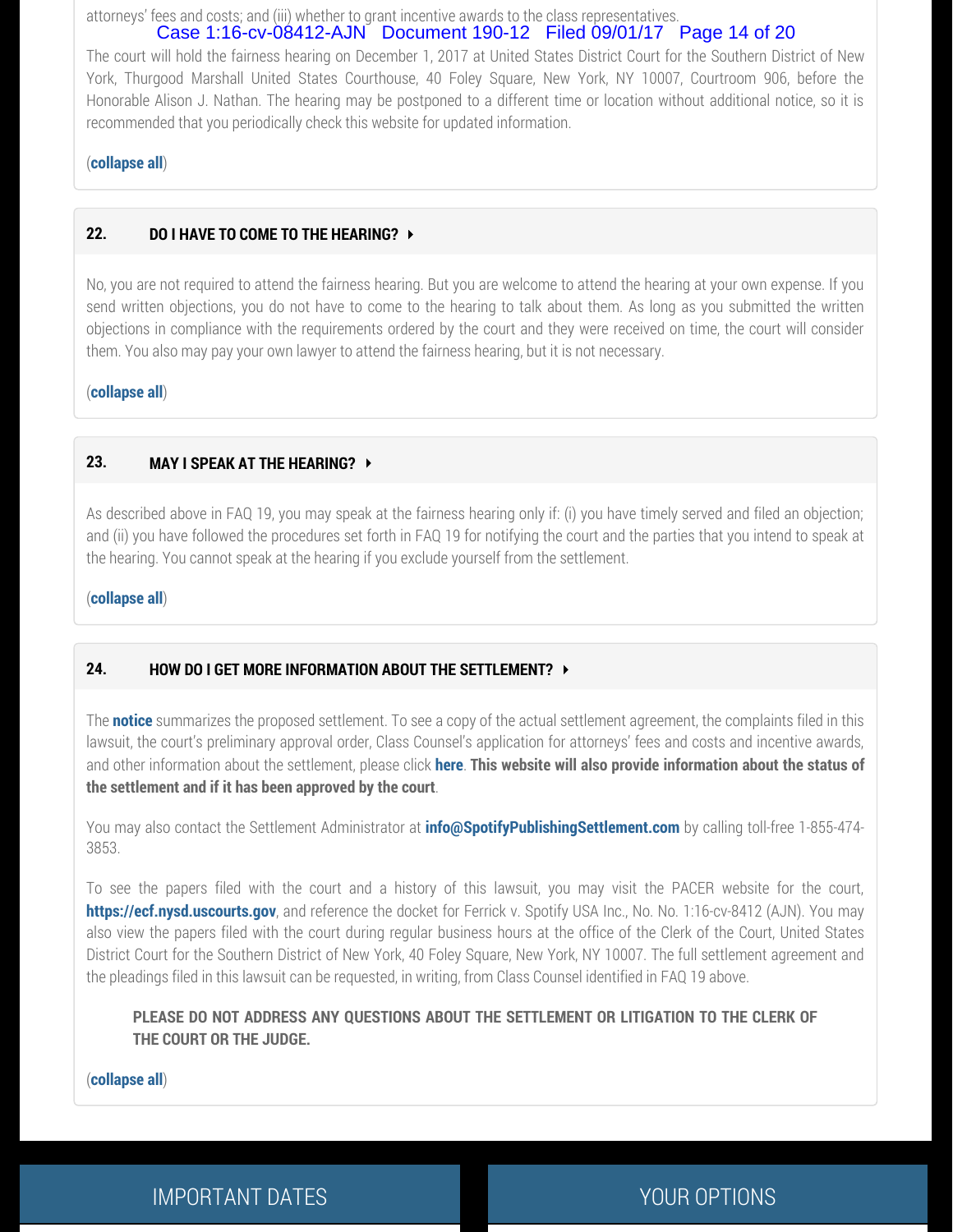| (Postmarked)                                                                         | September 12, 2017<br>Canticipate in the Settlement, please click here.<br>Canticipate in the Settlement, please click here.<br>Canticipate in the Settlement, please click here. |  |
|--------------------------------------------------------------------------------------|-----------------------------------------------------------------------------------------------------------------------------------------------------------------------------------|--|
| <b>September 12, 2017</b><br><b>Objection Deadline</b><br>(Postmarked)               | To find out additional details regarding the Settlement,<br>please read the Long Form Class Notice.                                                                               |  |
| 210 days after the Settlement Claims Start Date<br><b>Claim Form</b><br>(Postmarked) |                                                                                                                                                                                   |  |
| <b>December 1, 2017</b><br><b>Final Approval Hearing</b>                             |                                                                                                                                                                                   |  |
| 1 (855) 474-3853<br>info@SpotifyPublishingSettlement.com                             |                                                                                                                                                                                   |  |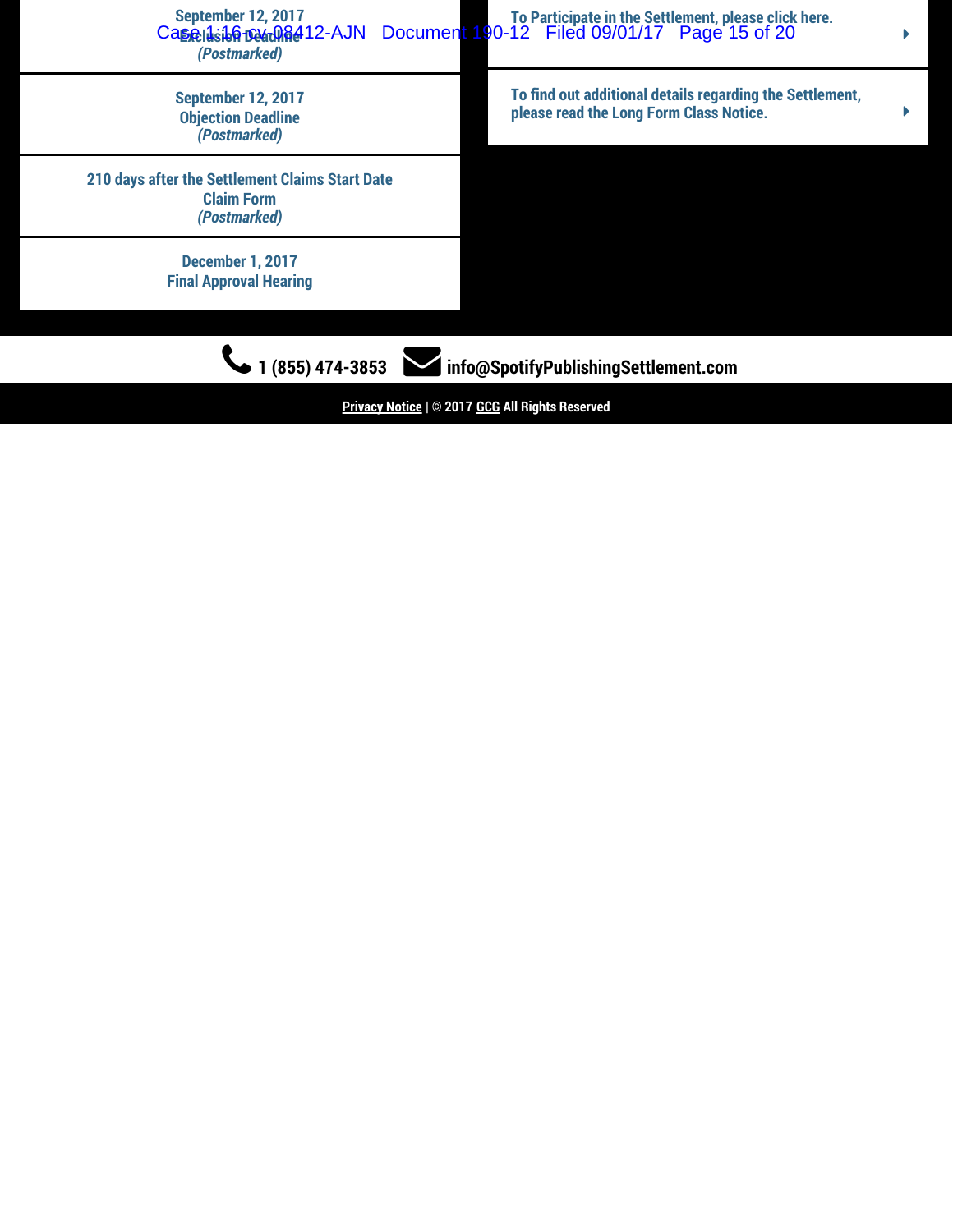## Class Counsel

**Garden City Group LLC"** 

#### **SUSMAN GODFREY L.L.P.**

Stephen E. Morrissey

#### **[smorrissey@susmangodfrey.com](mailto:smorrissey@susmangodfrey.com)**

1201 Third Avenue, Suite 3800 Seattle, WA 98101 (206) 516-3880 and Steven G. Sklaver

#### **[ssklaver@SusmanGodfrey.com](mailto:ssklaver@SusmanGodfrey.com)**

Kalpana D. Srinivasan

#### **[ksrinivasan@SusmanGodfrey.com](mailto:ksrinivasan@SusmanGodfrey.com)**

1901 Avenue of the Stars, Suite 950 Los Angeles, CA 90067-6029 (310) 789-3106

#### **[www.susmangodfrey.com](http://www.susmangodfrey.com/)**

**GRADSTEIN & MARZANO, P.C.** Henry Gradstein

#### **[hgradstein@gradstein.com](mailto:hgradstein@gradstein.com)**

Maryann R. Marzano

#### **[mmarzano@gradstein.com](mailto:mmarzano@gradstein.com)**

6310 San Vicente Blvd., Suite 510 Los Angeles, California 90048 (323) 776-3100

**[www.gradsteinmarzano.com](http://www.gradsteinmarzano.com/)**

### IMPORTANT DATES

**September 12, 2017 Exclusion Deadline** *(Postmarked)*

**September 12, 2017 Objection Deadline** *(Postmarked)*

#### **210 days after the Settlement Claims Start Date**

#### YOUR OPTIONS

**[To Participate in the Settlement, please click here.](http://www.spotifypublishingsettlement.com/poc)**

**[To find out additional details regarding the Settlement,](http://www.spotifypublishingsettlement.com/notice) [please read the Long Form Class Notice.](http://www.spotifypublishingsettlement.com/notice)**  $\rightarrow$ 

[Ý](http://www.spotifypublishingsettlement.com/poc)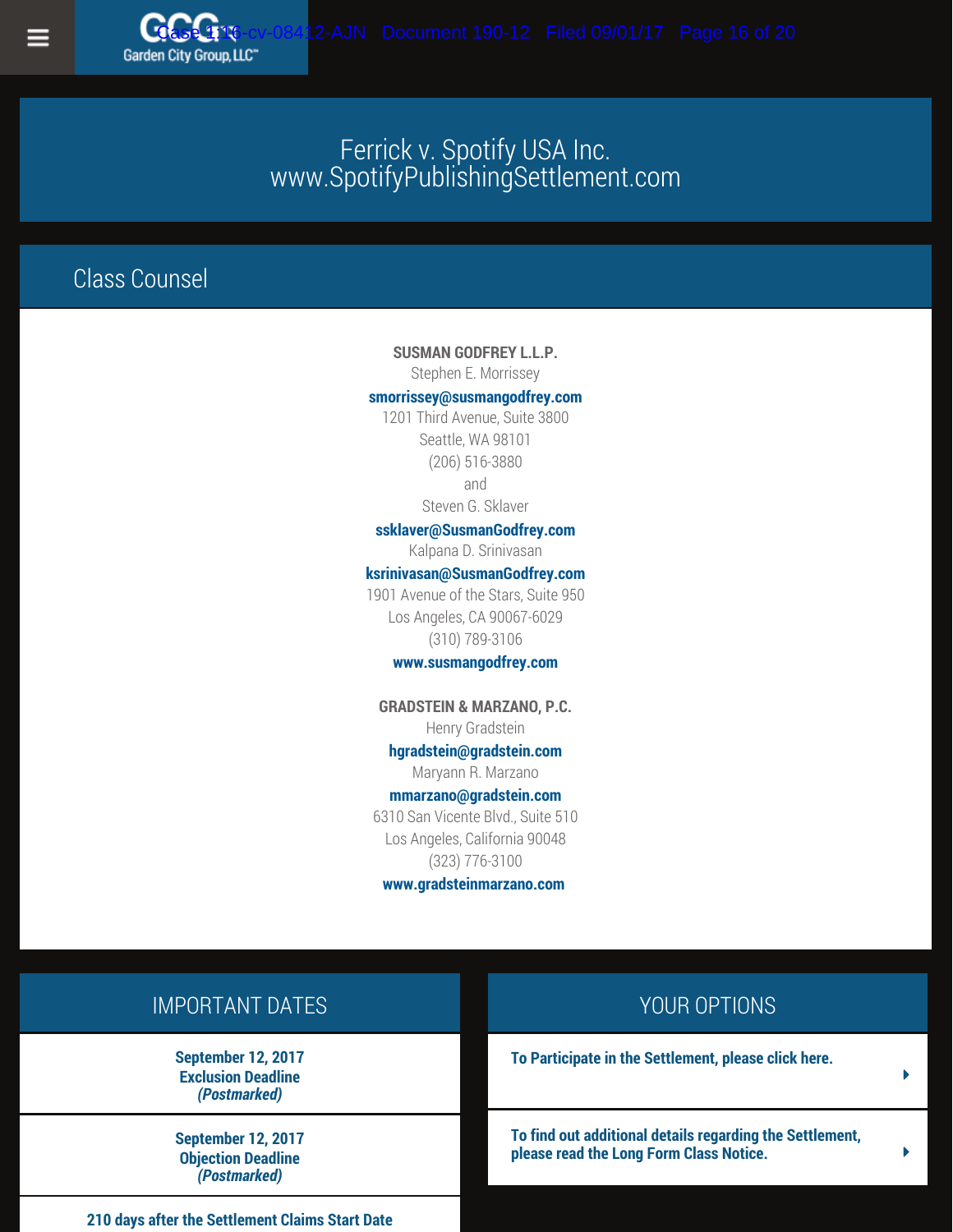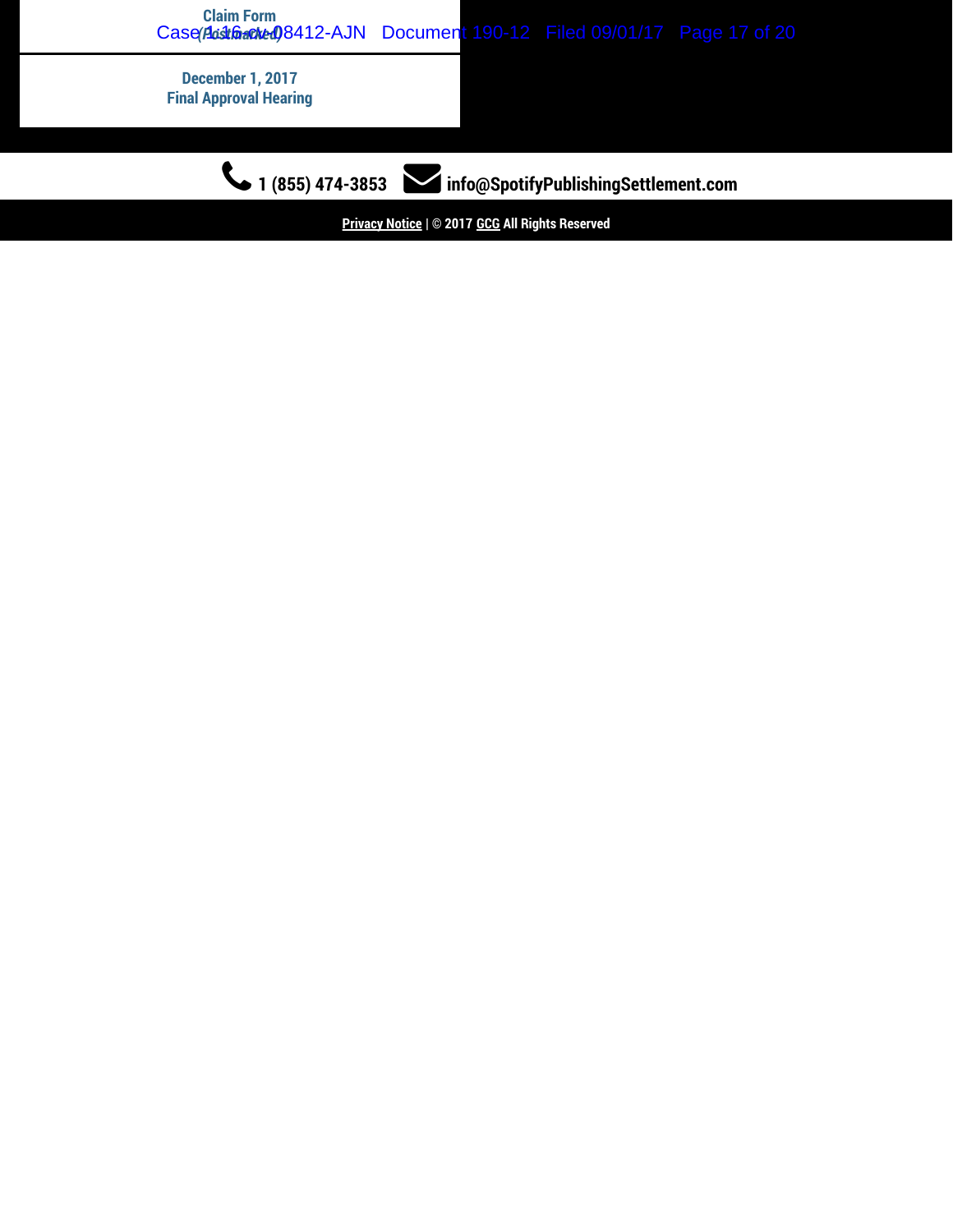### Court Documents

The following documents are in PDF format. Acrobat Reader is required to view the PDF. You may already have the Adobe Acrobat Reader on your computer or on disks that came with your computer. If you do, you won't need to download Adobe Acrobat. If you do not have Acrobat, **[you may download the Free Adobe Acrobat Reader](http://www.adobe.com/products/acrobat/readstep2.html)**.

**Class Action Complaint** 

**[2016-6-27 - Consolidated Class Action Complaint](http://frk.gcg-dev.net/docs/Lowery Consolidated Complaint (with Exhibits).pdf)**

(**collapse all**)

**Settlement Agreement** 

**[2017-6-26 Executed Settlement Agreement](http://frk.gcg-dev.net/docs/SA/Declaration of S. Sklaver - Exhibit C.pdf)**

(**collapse all**)

#### **Preliminary Approval Documents**

- $\bullet$ **[2017-5-26 Notice of Motion for Preliminary Approval of Settlement](http://frk.gcg-dev.net/docs/PAD/2017-5-26 Notice of Motion for Preliminary Approval of Settlement.pdf)**
- **[2017-5-26 Memorandum ISO Plaintiffs' Motion for Preliminary Approval](http://frk.gcg-dev.net/docs/PAD/2017-5-26 Memorandum ISO Plaintiffs)**  $\bullet$
- $\bullet$ **[2017-5-26 Phillips Declaration ISO Preliminary Approval](http://frk.gcg-dev.net/docs/PAD/2017-5-26 Phillips Declaration ISO Preliminary Approval.pdf)**
- **[2017-5-26 Cirami Declaration Regarding Notice Plan and Settlement Administration](http://frk.gcg-dev.net/docs/PAD/2017-5-26 Cirami Declaration Regarding Notice Plan and Settlement Administration.pdf)**  $\bullet$
- $\bullet$ **[2017-5-26 Cirami Dec. Ex A.](http://frk.gcg-dev.net/docs/PAD/2017-5-26 Cirami Dec. Ex A.pdf)**
- **[2017-5-26 Cirami Dec. Ex B.](http://frk.gcg-dev.net/docs/PAD/2017-5-26 Cirami Dec. Ex B.pdf)**  $\bullet$
- **[2017-5-26 Cirami Dec. Ex C.](http://frk.gcg-dev.net/docs/PAD/2017-5-26 Cirami Dec. Ex C.pdf)**  $\bullet$
- **[2017-5-26 Dicus Declaration ISO Preliminary Approval re Adequacy of Notice Program](http://frk.gcg-dev.net/docs/PAD/2017-5-26 Dicus Declaration ISO Preliminary Approval re Adequacy of Notice Program.pdf)**  $\bullet$
- $\bullet$ **[2017-5-26 Proposed Order for Preliminary Approval](http://frk.gcg-dev.net/docs/PAD/2017-5-26 Proposed Order for Preliminary Approval.pdf)**
- $\bullet$ **[2017-6-26 Sklaver Declaration ISO Preliminary Approval](http://frk.gcg-dev.net/docs/PAD/2017-6-26 Declaration of S. Sklaver.pdf)**
- **[2017-6-26 Sklaver Dec. Ex. A.](http://frk.gcg-dev.net/docs/PAD/2017-6-26 Declaration of S. Sklaver  Exhibit A.pdf)**
- **[2017-6-26 Sklaver Dec. Ex. B.](http://frk.gcg-dev.net/docs/PAD/2017-6-26 Declaration of S. Sklaver  Exhibit B.pdf)**
- **[2017-6-26 Sklaver Dec. Ex. C.](http://frk.gcg-dev.net/docs/PAD/2017-6-26 Declaration of S. Sklaver  Exhibit C.pdf)**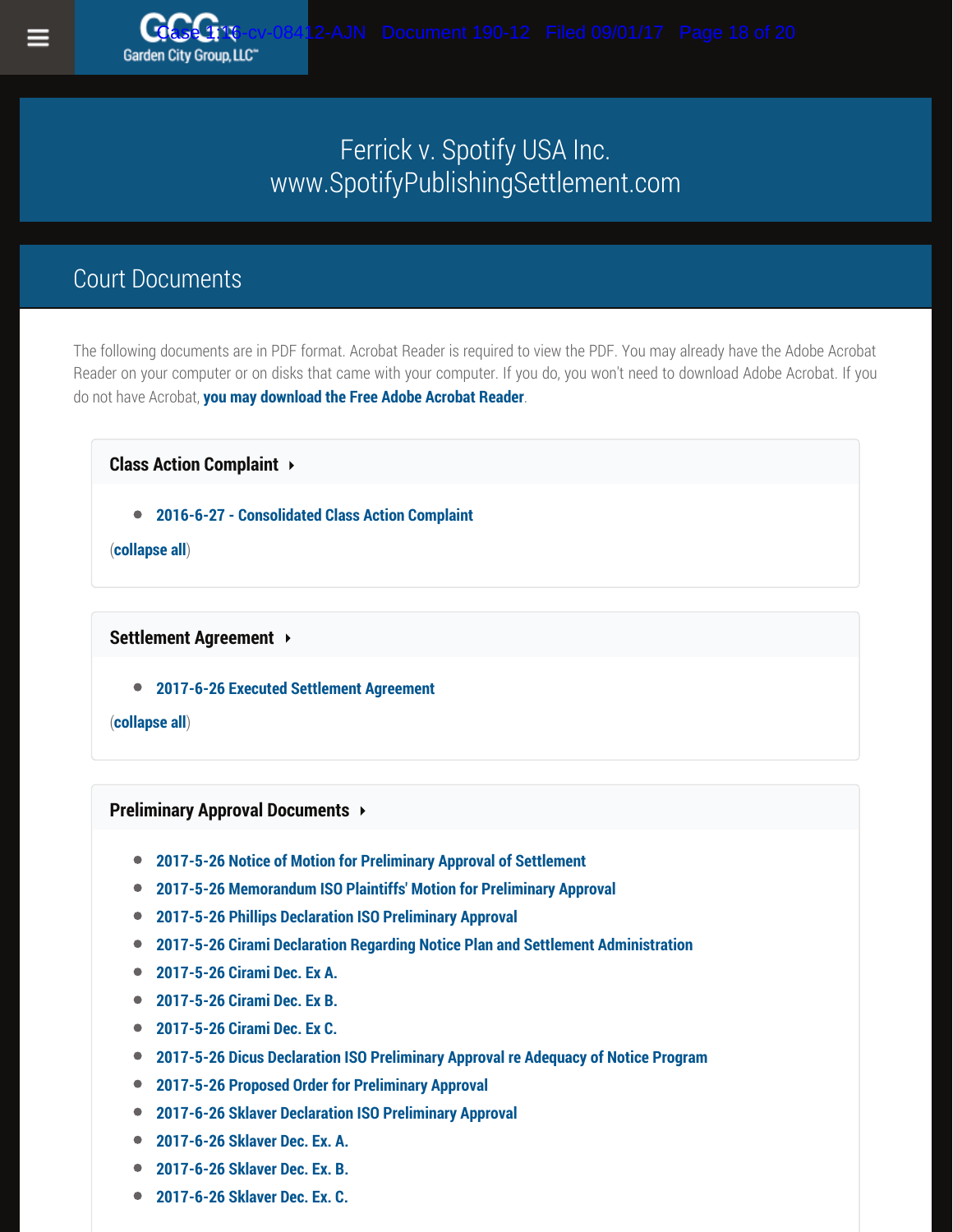**[2017-6-29 Order Granting Preliminary Approval](http://frk.gcg-dev.net/docs/PAD/2017-6-29 Order Granting Preliminary Approval.pdf)** (**collapse all**) Case 1:16-cv-08412-AJN Document 190-12 Filed 09/01/17 Page 19 of 20

| <b>IMPORTANT DATES</b>                                                               | YOUR OPTIONS                                                                                             |  |
|--------------------------------------------------------------------------------------|----------------------------------------------------------------------------------------------------------|--|
| <b>September 12, 2017</b><br><b>Exclusion Deadline</b><br>(Postmarked)               | To Participate in the Settlement, please click here.<br>ь                                                |  |
| <b>September 12, 2017</b><br><b>Objection Deadline</b><br>(Postmarked)               | To find out additional details regarding the Settlement,<br>please read the Long Form Class Notice.<br>Þ |  |
| 210 days after the Settlement Claims Start Date<br><b>Claim Form</b><br>(Postmarked) |                                                                                                          |  |
| <b>December 1, 2017</b><br><b>Final Approval Hearing</b>                             |                                                                                                          |  |
| $(855)$ 474-3853<br>Info@SpotifyPublishingSettlement.com                             |                                                                                                          |  |